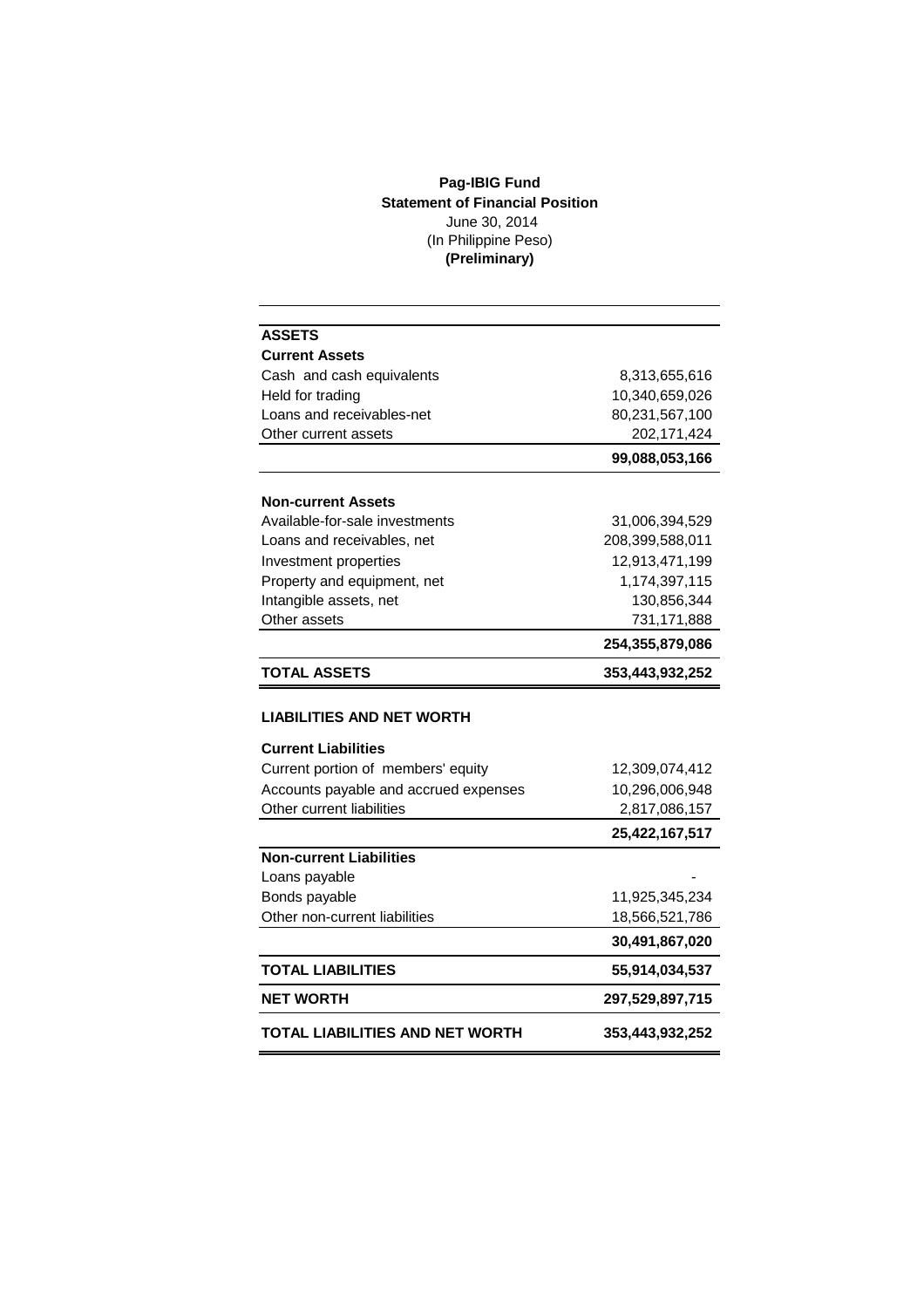## **Pag-IBIG Fund Statement of Comprehensive Income** For the Period Ended June 30, 2014 (In Philippine Peso)

**(Preliminary)**

| <b>INTEREST INCOME</b>                          |                |
|-------------------------------------------------|----------------|
| Loans and receivables                           | 12,010,479,381 |
| Trading and investment securities               | 1,137,651,359  |
| Deposits with banks and others                  | 17,698,905     |
|                                                 | 13,165,829,645 |
| <b>INTEREST EXPENSE</b>                         |                |
| Bonds payable                                   | 354,236,463    |
| Loans payable                                   | 35,872,939     |
|                                                 | 390,109,402    |
| <b>NET INTEREST INCOME</b>                      | 12,775,720,243 |
| <b>OTHER INCOME</b>                             |                |
| Service fees                                    | 929,649,925    |
| Trading and investment securities gains -net    | 20,566,279     |
| Foreign exchange gains - net                    |                |
| Miscellaneous                                   | 649,208,402    |
|                                                 | 1,599,424,606  |
| <b>TOTAL OPERATING INCOME</b>                   | 14,375,144,849 |
| <b>OTHER EXPENSES</b>                           |                |
| Provision for impairment and other losses       | 4,167,816,653  |
| Foreign exchange losses - net                   | 41,970,639     |
| Compensation and fringe benefits                | 1,474,382,095  |
| Occupancy and equipment-related costs           | 291,858,129    |
| Foreclosure and acquired asset management costs | 184,837,383    |
| Depreciation and amortization                   | 113,817,377    |
| Miscellaneous                                   | 906,032,007    |
| <b>TOTAL OPERATING EXPENSES</b>                 | 7,180,714,283  |
| TOTAL COMPREHENSIVE INCOME FOR THE PERIOD       | 7,194,430,566  |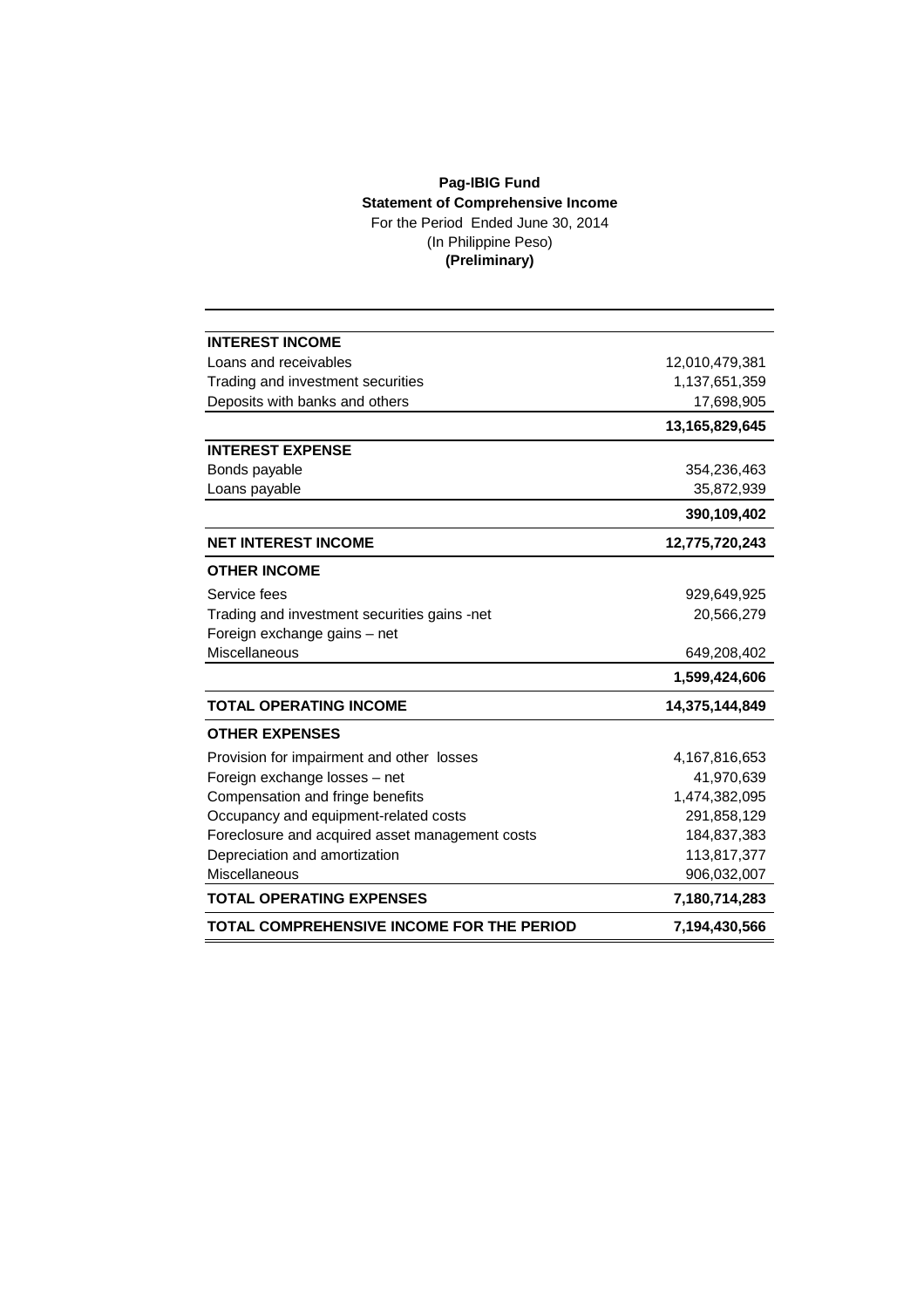## **Pag-IBIG Fund Statement of Changes In Net Worth** For the Period Ended June 30, 2014(In Philippine Peso) **(Preliminary)**

|                                                 | <b>Members' Equity</b> | Reserve for<br>Losses    | <b>Donated</b><br><b>Surplus</b> | <b>Retained Earnings</b> | <b>Total Net Worth</b> |
|-------------------------------------------------|------------------------|--------------------------|----------------------------------|--------------------------|------------------------|
|                                                 |                        |                          |                                  |                          |                        |
| January 1, 2014                                 | 240,412,913,814        | 163,841,599              | 250,890                          | 41,493,588,353           | 282,070,594,656        |
| Collections                                     | 13,806,232,117         | $\overline{\phantom{0}}$ |                                  |                          | 13,806,232,117         |
| <b>Dividends</b>                                | 10,105,833,048         | $\blacksquare$           |                                  | (10, 105, 833, 048)      |                        |
| Comprehensive income                            |                        | $\blacksquare$           |                                  | 7,194,430,566            | 7,194,430,566          |
| Net movement of Unclaimed Savings/Correction of |                        |                          |                                  |                          |                        |
| prior years' errors                             |                        | $\blacksquare$           |                                  | (35,741,074)             | (35,741,074)           |
| Reserve for future claims                       |                        |                          |                                  | 23.977.152               | 23,977,152             |
| Provident claims/TAV offsetting                 | (5,365,754,103)        | $\blacksquare$           |                                  |                          | (5,365,754,103)        |
| Reclassified Guarantee Insurance Premium due to |                        |                          |                                  |                          |                        |
| Change in Accounting Policy                     |                        | (163.841.599)            |                                  |                          | (163,841,599)          |
| June 30, 2014                                   | 258,959,224,876        | ۰                        | 250,890                          | 38,570,421,949           | 297,529,897,715        |